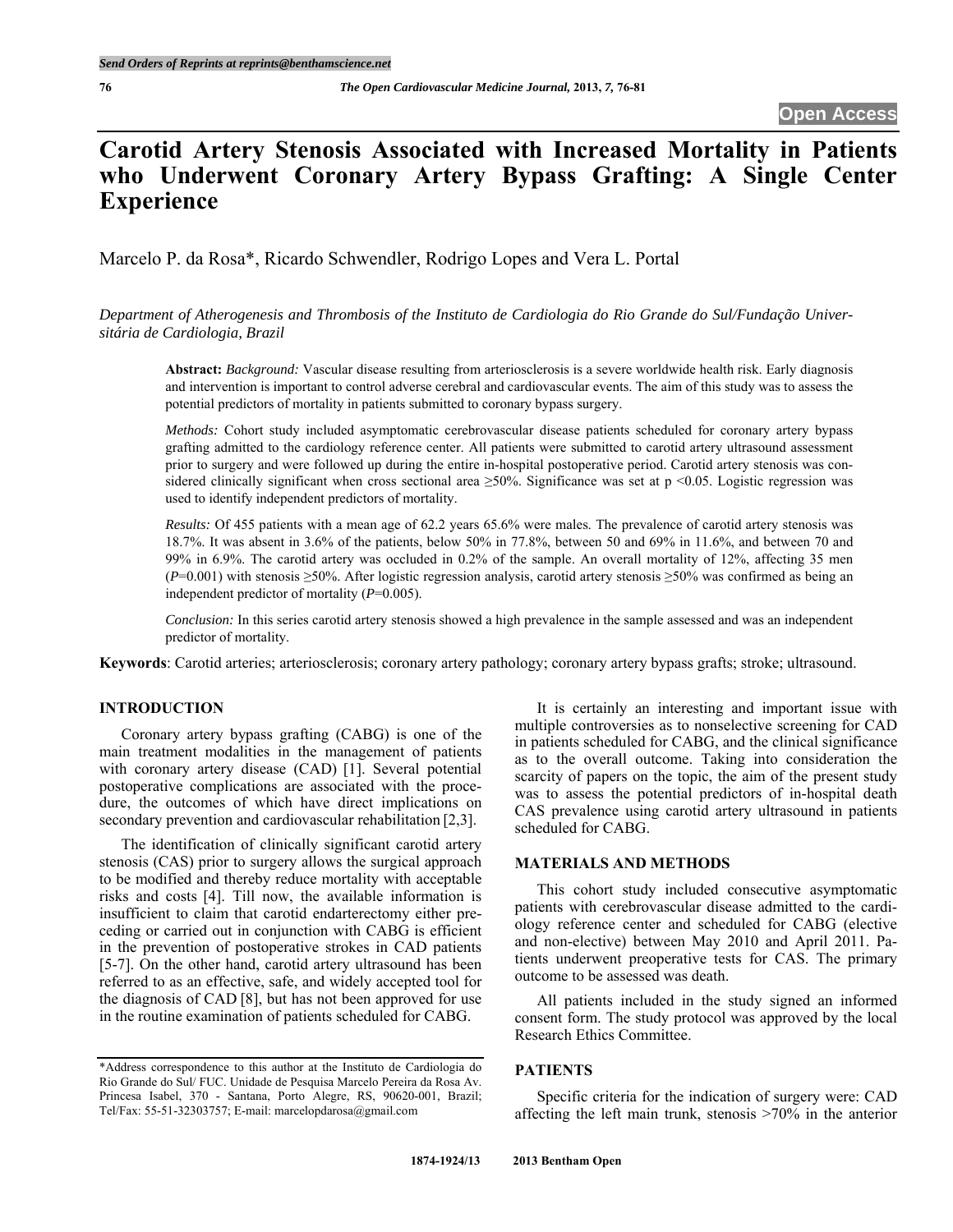descending artery, combined anterior descending and circumflex artery stenosis, combined left and right coronary artery stenosis or diffuse CAD, incapacitating chest pain despite maximal medical therapy, ischemia or progressive cardiac infarction, and no response to optimal clinical treatment[1,2].

 Patients with indication for concomitant surgery (CABG and carotid endarterectomy), atrial fibrillation and use of anticoagulant agents, were excluded from the study.

### **STUDY PROCEDURES**

 On admission, patients were asked to answer a questionnaire designed to obtain detailed current and previous medical information: presence of personal and family risk factors, i.e., history of cardiovascular disease (CVD) in first-degree relatives (father, mother, uncles, grandparents, siblings), less than 50 years of age for women and 60 years for men; presence of hypertension (blood pressure  $\geq$ 140/90 mmHg or use of anti-hypertensive agents); dyslipidemia (total cholesterol >200 mg/dL and/or triglyceride >150 mg/dL or use of antilipidemic drugs); diabetes (controlled with diet; use of antidiabetic agents or insulin; fasting glucose  $\geq$ 126 mg/dL); obesity, i.e., body mass index (BMI)  $\geq 30$  kg/m<sup>2</sup> (weight in kg divided by height in square m); peripheral vascular disease (PVD) (intermittent claudication or pain at rest and ankle brachial pressure index  $\leq 0.9$ ; tobacco-smoking, including daily and occasional use of cigarettes, cigars or pipes, classification as never-smoker, previous smoker (quit smoking one month prior to hospital admission), and active (current) smoker; renal failure (creatinine  $\geq 1.5$  mg/ dL; chronic obstructive pulmonary disease (COPD) (clinical examination, use of bronchodilator treatment and chest X ray); and medications in use.

#### **COLOR-DOPPLER ULTRASOUND**

 Exams were carried out using GE Logiq 500 (General Electric Medical Systems, Milwaukee, USA) by a specialized physician trained in vascular radiology, blinded as to information on the patients' clinical history and physical exam data using a Duplex scanner with a 7.5-MHz B-mode and a 5-MHz Doppler probe. Cross sectional area of CAS was considered as clinically significant when ≥50%.

#### **FLOW ABNORMALITIES CORRELATED WITH THE DEGREE OF CAS**

 The identification and quantification of stenosis were based on linear stenosis [9, 10]. The stenoses were graded according to the European Carotid Surgery Trial (ECST) [11].

# **FOLLOW-UP**

 Stroke diagnosis was based on clinical symptoms (assessed by a neurologist or intensivist) and CT data. Stroke was defined as the occurrence of focal or global neurological deficit (dysarthria, dysphasia, hemiparesis, hemiparesthesia, monocular blindness) for over 24 hours caused by damage to brain structure. All patients underwent a systematic neurological examination before and after surgery.

 Other clinical outcomes analyzed were: cardiogenic shock; intra- and postoperative myocardial infarction – diagnosis confirmed by presence of two of the following factors: new Q waves on two or more ECG leads [12], CK-MB > 4 times the upper normal limit [13] or new segmental cardiomyopathy with akinesis on echocardiogram [14]; prolonged mechanical ventilation (>48h); prolonged use of vasopressors ( $>48h$ ); sepsis; general infections (respiratory and urinary infection, endocarditis, surgical wound infection, and mediastinitis); respiratory infection (diagnosis based on chest X ray, leukocyte count, and compatible clinical findings); congestive heart failure; need for percutaneous transluminal coronary angioplasty; reoperation; conduction disorders requiring a temporary pacemaker; major bleeding (blood flow at the chest tubes over 10 mL/kg/h in one hour, 5 mL/kg/h in three consecutive hours, or 100 mL/h in four hours); pericarditis; fibrillation or atrial flutter.

#### **STATISTICAL ANALYSIS**

Continuous variables were expressed as means  $\pm$  standard deviation (SD) and compared using the two-tailed Student's t-test. Two-tailed Mann-Whitney U test was used for variables with a non-normal distribution. Qualitative variables were expressed in absolute values and percentages. The median was used for variables with a non-normal distribution.

 The chi-square and Fisher's exact tests were used to compare categorical variables in the univariate analysis (patients without CAS and CAD vs. patients with simultaneous CAS and CAD).

 Odds ratio (OR) at 95% confidence intervals (CI) were calculated for each risk factor assessed, with the corresponding p value. Correlation limits were determined taking into consideration a 5% error.

Any variable that achieved a *P* value  $\leq 0.20$  in the univariate analysis was entered for analysis by multivariate logistic regression to determine independent predictors of mortality.

Significance was set at  $P \le 0.05$ . Analyses were performed using SPSS® version 18.0 software (IBM, Armonk, New York, USA).

#### **RESULTS**

 Five of the 455 patients included in the study were lost: patients required urgent CABG, performed on weekends or holidays. As a result, a total of 450 patients were analyzed.

Mean age  $(\pm SD)$  in the sample was 62.2 $\pm$ 9.4 (range: 38) to 85 years); 65.6% (295) of the patients were male, and 94.2% (424) were Caucasian. Baseline clinical characteristics and comorbidities are listed in Table **1**.

 All surgical procedures were carried out with cardiopulmonary bypass (CPB), and 85.3% (384) of the surgeries were elective. Intraoperative complications were present in 2.7% (12) of the cases: major bleeding, ventricular arrhythmia, pre-CPB cardiac arrest, post-CPB cardiac arrest, total atrioventricular block, and death.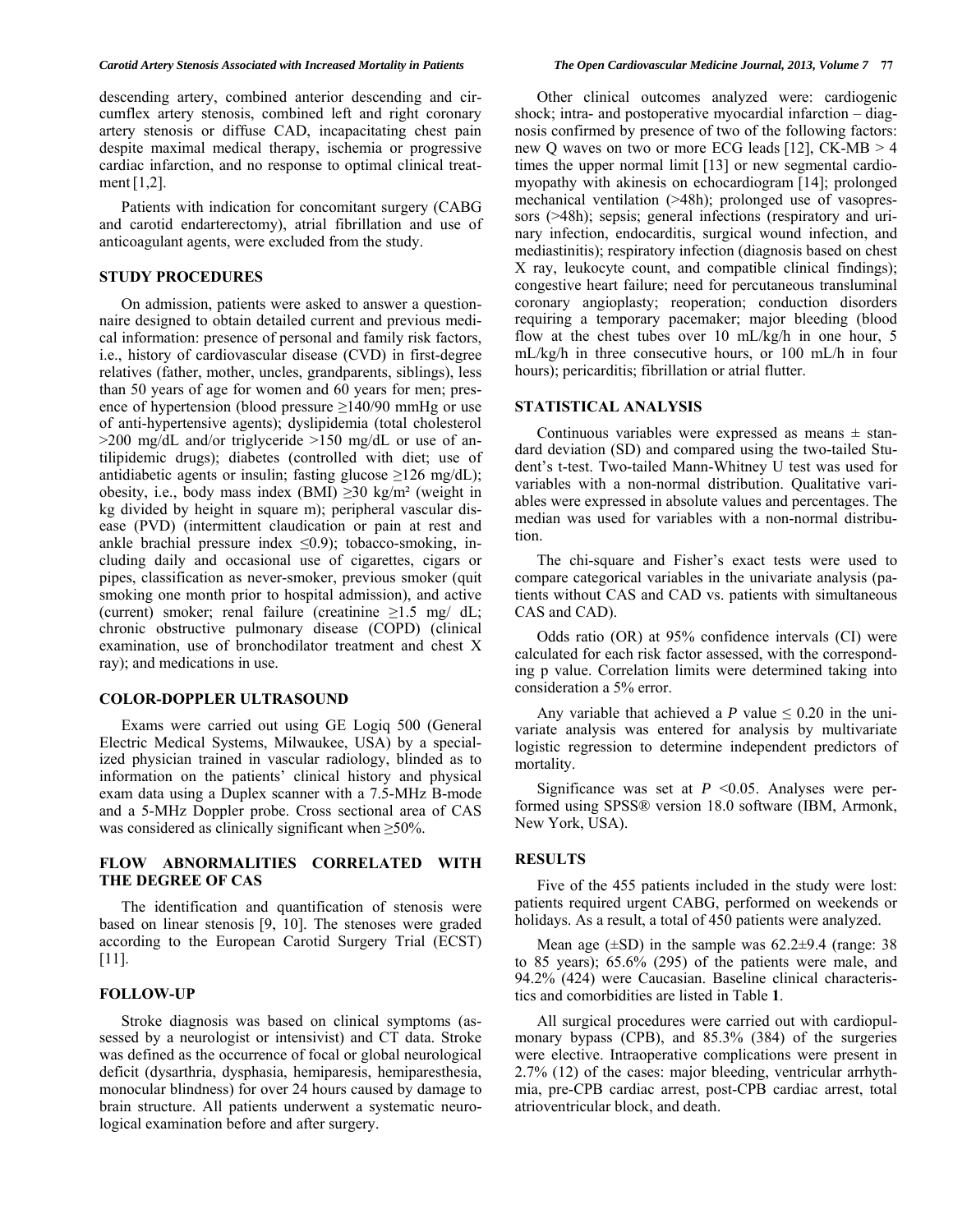| <b>General Characteristics</b>             |                    | <b>Carotid Stenosis</b> |                  |  |
|--------------------------------------------|--------------------|-------------------------|------------------|--|
|                                            | $\geq 50\%$ (n=84) | $<50\%$ (n=366)         | $\boldsymbol{P}$ |  |
| Age (years, mean±SD)                       | $62.5 \pm 8.2$     | $62.2 \pm 9.6$          | 0.79             |  |
| Male gender (%)                            | 66.7               | 65.3                    | 0.81             |  |
| Caucasian (%)                              | 96.4               | 93.7                    | 0.23             |  |
| Carotid bruit (%)                          | 34.5               | 11.2                    | < 0.001          |  |
| <b>Risk factors</b>                        |                    |                         |                  |  |
| Hypertension (%)                           | 78.6               | 85.2                    | 0.13             |  |
| Diabetes (%)                               | 28.6               | 30.1                    | 0.78             |  |
| Current smoker (%)                         | 17.9               | 17.5                    | 0.93             |  |
| Former smoker (%)                          | 82.1               | 82.5                    | 0.93             |  |
| Obesity (BMI $\geq$ 30 kg/m <sup>2</sup> ) | 20.2               | 35.5                    | 0.007            |  |
| BMI ( $kg/m^2 \pm SD$ )                    | $27.2 \pm 3.2$     | $28.2 + 4.3$            | 0.04             |  |
| Waist circumference (cm±SD)                | $91 \pm 10.5$      | $95 \pm 12.3$           | 0.007            |  |
| Family history of CVD (%)                  | 86.9               | 81.1                    | 0.21             |  |
| Sedentarism (%)                            | 82.1               | 81.1                    | 0.83             |  |
| Dyslipidemia (%)                           | 28.6               | 25.7                    | 0.58             |  |
| Comorbidities (%)                          |                    |                         |                  |  |
| Peripheral vascular disease                | 23.8               | 23.8                    | 0.99             |  |
| Left main coronary trunk lesion            | 29.8               | 35.0                    | 0.36             |  |
| Renal failure                              | 6.0                | 6.6                     | 0.84             |  |
| COPD                                       | 10.7               | 12.8                    | 0.59             |  |

**Table 1. Clinical Characteristics and Comorbidities Present at Baseline in Relation to Carotid Stenosis Degree** 

BMI= body mass index; CVD= cardiovascular disease; SD= standard deviation.

 The main postoperative complications observed in the present sample were: cardiogenic shock in 1.1% (5), use of vasopressors for more than 48 hours in 4.9% (22), mechanical ventilation for more than 48 hours in 5.1% (23), sepsis in 1.8% (8), respiratory infection in 3.6% (16), urinary infection in 0.4% (2), and uncontrolled hypertension in 0.7% (3).

 Personal and family history were distributed as follows: CVD in 82.2% (370), left main coronary stenosis in 34% (153), obesity in 32.7% (147), diabetes in 29.8% (134), PVD in 23.8% (107), COPD in 12.4% (56), and renal failure in 6.4% (29). In spite of the differences observed in several variables with regard to degrees of CAS, none reached statistical significance, except for the clinical finding of carotid bruit (*P*<0.001).

 With regard to degree of CAS, 77.8% (350) of the patients presented stenosis <50%, 11.6% (52) presented stenosis between 50 and 69%, 6.9% (31) between 70 and 99%, and 0.2% (1) presented occlusion. Ultrasound was normal in 3.6% (16) of the sample. Of the patients with stenosis  $\geq 50\%$ , 66.7% (56) were male

 Carotid bruit was detected in 34.5% (29) of the patients with CAS  $>50\%$  and in 11.2% (41) of those:  $<50\%$ . The presence of carotid bruit had a sensitivity of 34.5%, specificity of 88.8%, positive predictive value of 41.4%, negative predictive value of 85.5%, positive likelihood ratio of 3.1%, and negative likelihood ratio of 0.73% for CAS. The OR for carotid bruit was 4.24 (95%CI 2.36-8.40) times higher in patients with CAS (*P*<0.0001).

We observed an overall mortality of 12% (54), affecting 35 men (p=0.001) with CAS  $\geq$ 50%. Median hospital stay after surgery was 11 days (2-80). Median operating time was 4 hours and 15 minutes (1:45-8:15).

 In the univariate analysis, the OR for the occurrence of neurological outcomes and mortality in patients with CAS  $\geq$ 50% was as follows: 1.5 for psychomotor agitation; 4.9 for cognitive abnormalities; 2.1 for stroke and 2.7 for death (Table **2**).

 The predictors of mortality identified in the univariate analysis: CAS ≥50%; obesity; renal failure; and left main coronary trunk lesion.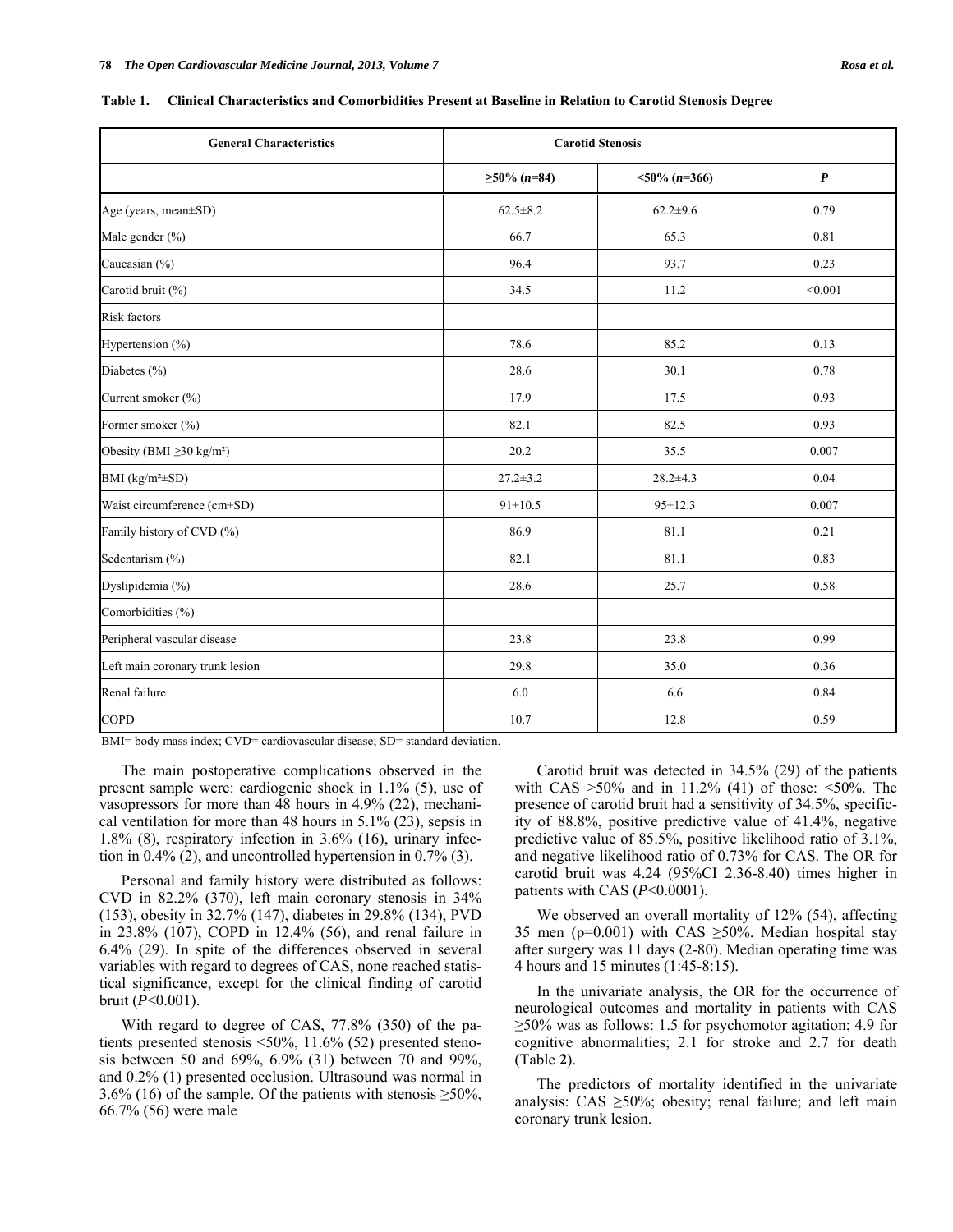| <b>Clinical Outcome</b>    | <b>Stenosis Degree</b> |      |          |                          | <b>OR</b> | $\boldsymbol{P}$ | 95%CI                    |
|----------------------------|------------------------|------|----------|--------------------------|-----------|------------------|--------------------------|
|                            | $\geq 50\%$            |      | $< 50\%$ |                          |           |                  |                          |
|                            | $\boldsymbol{n}$       | $\%$ | n        | $\frac{0}{0}$            |           |                  |                          |
| Psychomotor agitation      | 5                      | 6.2  | 14       | $\overline{4}$           | 1.5       | 0.37             | $0.5 - 4.4$              |
| Transient ischemic episode | $\overline{2}$         | 2.5  | $\theta$ | $\overline{\phantom{a}}$ | -         | 0.03             | $\overline{\phantom{a}}$ |
| Cognitive abnormalities    | 5                      | 9.4  | 5        | 2.3                      | 4.9       | 0.01             | $2.9 - 5.2$              |
| Stroke                     | $\overline{2}$         | 2.5  | 4        | 1.1                      | 2.1       | 0.31             | $0.3 - 12$               |
| Death                      | 19                     | 22.6 | 35       | 9.6                      | 2.7       | 0.001            | $1.4 - 5.1$              |

|  |  |  | Table 2. Neurological Outcomes and Mortality According to Carotid Stenosis Degree |
|--|--|--|-----------------------------------------------------------------------------------|
|  |  |  |                                                                                   |

CI= confidence interval; OR= odds ratio.

In the multivariate analysis, only  $CAS \geq 50\%$  remained as an independent predictor of mortality. Obesity showed a protective effect against mortality (Table **3**).

### **DISCUSSION**

 Clinically, CAS was confirmed as an independent predictor of mortality. We could not explain the finding that obesity, through some unknown mechanism has a protective effect against mortality. Another important aspect in our study was that, although the diagnosis of carotid bruit presented low sensitivity (34%), patients with this finding had a 4.24 times greater risk for CAS, which reinforces the importance of preoperative clinical examination. Carotid bruit is the most accessible physical finding in clinical practice, in spite of an important limitation: according to data from the NASCET study [15], carotid bruit has shown a sensitivity of 63% and a specificity of 61%. Those authors concluded that the clinical significance of carotid bruit should not be overestimated due to its low specificity. Moreover, because of the low sensitivity of the finding, it may be absent in up to one third of the patients with CAS [16].

 The number of deaths (12%) struck us as being high for CABG patients, although there were elective and nonelective surgeries and use of CPB in all cases. It may be that this was a particularly high risk group of patients.

 Studies describing the management of cerebrovascular disease have clearly shown that carotid artery surgery associated with optimal clinical treatment significantly reduced the risk for stroke and death when compared with optimal clinical treatment only in symptomatic patients presenting atherosclerotic plaques in the carotid bifurcation and stenosis between 70 and 99% [17]. Multicentric studies used as reference in our hospital have shown an absolute reduction >15% in the risk for combined death and stroke in 5 years, even with a perioperative risk of 6% and a number requiring treatment of 6.3 (95%CI 5-9) [11,15]. On the other hand, patients without neurological symptoms such as strokes or transient ischemic attacks submitted to surgical treatment presented an absolute risk reduction of approximately 5.5% in five years [18,19]. CABG, when performed in patients with severe CAS, is associated with strokes in 2-3% of the patients; this incidence increased to 7% when CABG is combined with valve surgery [20]. Off-pump CABG has not shown any effect on mortality, infarction or stroke in one year [21], but prophylactic cerebrovascular interventions and clinical treatment of atheromatous aorta have been suggested to reduce the incidence of stroke [22].

 Intensive management of atheromatous aorta and cerebral hemodynamics *via* hemodilution, administration of lidocaine using cardioplegic solution [23] in patients eligible for CABG should be focused on those with clinical CAS. Submitting these patients to on-pump could result in a significant reduction in distal blood pressure and flow, potentially causing an ischemic event such as a vasodilation response to low perfusion [24].

 Ultrasound can also help in the diagnosis and follow-up of patients submitted to the conservative treatment, because CAS is *per se* a risk predictor, especially of vascular death. The detection of significant CAS may allow changing the surgical strategy with acceptable risks and costs, both in

**Table 3. Independent Predictors of Mortality in Patients Scheduled for CABG** 

| Variable                        | <b>OR</b> | 95%CI       |       |
|---------------------------------|-----------|-------------|-------|
| Carotid stenosis $\geq 50\%$    | 2.8       | $1.3 - 6$   | 0.005 |
| Left main coronary trunk lesion | 0.5       | $0.2 - 1$   | 0.07  |
| Obesity                         | 0.4       | $0.1 - 0.8$ | 0.02  |
| Renal failure                   | 2.2       | $0.8 - 6.1$ | 0.09  |

 $CABG =$  coronary artery bypass grafting;  $CI =$  confidence interval;  $OR =$  odds ratio.

Controlled variables: age, diabetes, hypertension, sedentarism, obesity, family history of CVD, PVD, and smoker.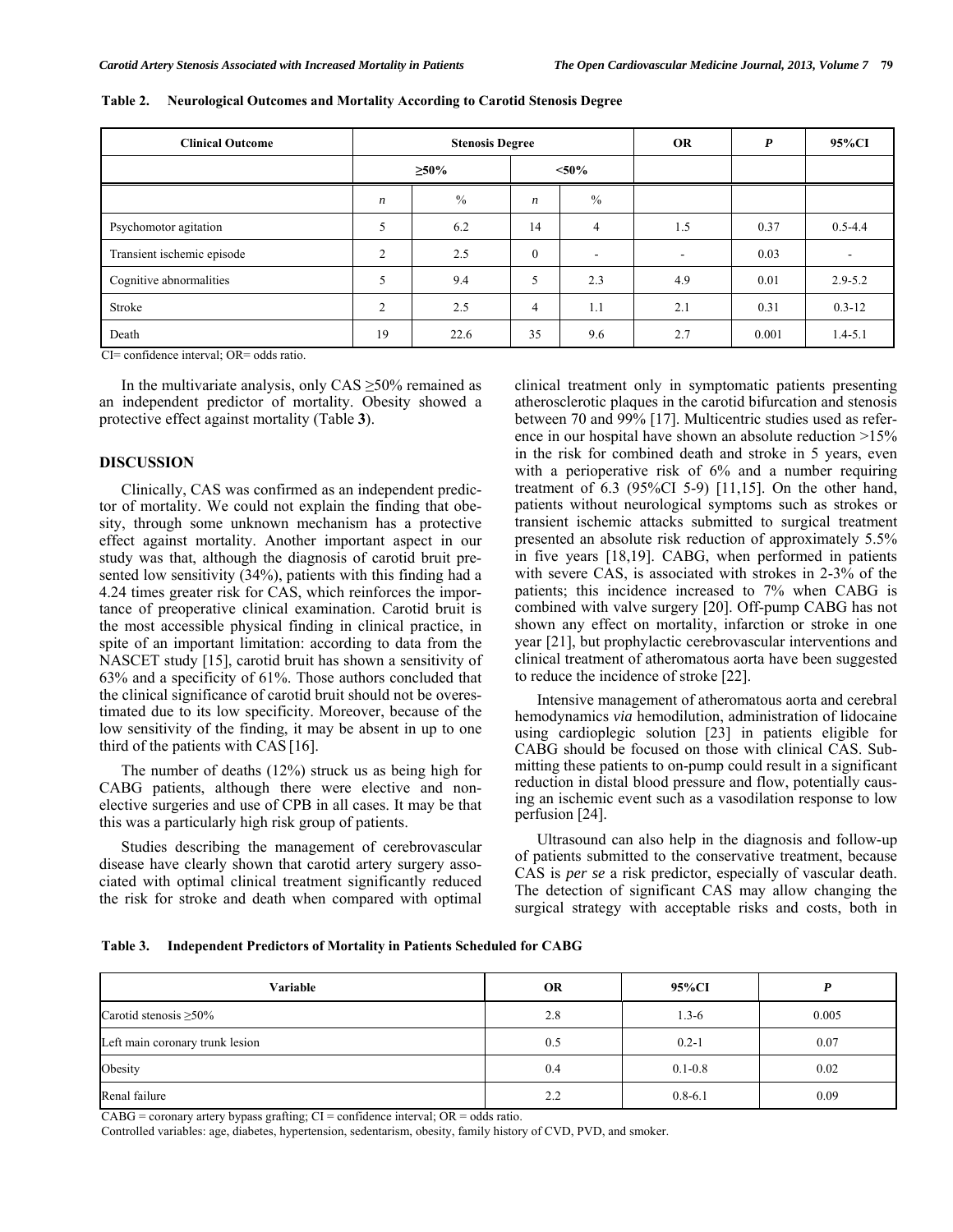concomitant procedures [25] and in carotid revascularization followed by CABG, even in asymptomatic patients.

 We believe that ultrasound for CAS is valid and should be performed in all patients scheduled for CABG in our hospital. According to the authors, whenever significant CAS is diagnosed, CABG should be planned in conjunction or after treatment for carotid disease. Other authors believe that ultrasound should be restricted to high-risk patients, namely those aged >65 years with cervical bruit, previous strokes or transient ischemic episodes, PVD [26], hypertension, left main coronary stenosis, a history of smoking, diabetes, and atherosclerotic disease of the aortic arch [27].

 Carotid artery ultrasound was chosen as the tool in our study because it is a non-invasive complementary method widely used in screening for carotid atherosclerotic disease, with sensitivity and specificity rates that are similar to those obtained with magnetic resonance angiography [28]. The latter method remains as the traditional gold standard for cerebrovascular assessment in symptomatic patients. However, the high cost of MRI angiography and the associated risk of stroke and other complications have increasingly motivated the use of non-invasive screening methods.

 Cerebrovascular disease has to be closely monitored, and new techniques such as endovascular management [29] and pharmacological treatment of atherosclerosis are at an advanced stage of development. The search for reductions in CABG-related morbidity, mortality, and costs should include adequate preoperative investigation. Focusing efforts on the judicious use of the diagnostic methods available and the consequent reduction in costs and complications would most probably result in a more satisfactory treatment.

 One limitation of the present study was the lack of neuropsychological tests as part of preoperative screening, since these tests can detect minimal abnormalities in mental status, cognitive function, and behavior. Moreover, our sample consisted of patients treated at one healthcare facility only, which may limit the extrapolation of results to the general population.

#### **CONCLUSION**

 Our findings showed that CAS was an independent predictor of mortality in the postoperative in-hospital period of patients submitted to CABG. There were elective and nonelective scheduled patients in our sample, and it requires further study.

#### **DISCLOSURE**

The authors declare no conflict of interest.

#### **CONFLICT OF INTEREST**

 The authors confirm that this article content has no conflicts of interest.

#### **ACKNOWLEDGEMENT**

None declared.

#### **REFERENCES**

- [1] The Task Force on Myocardial Revascularization of the European Society of Cardiology (ESC) and the European Association for Cardio-Thoracic Surgery (EACTS). Guidelines on myocardial revascularization. Eur J Cardiothorac Surg 2010; 38: 1-52.
- [2] Roques F, Nashef SA, Michel P, *et al*. Risk factors and outcome in European cardiac surgery: analysis of the EuroSCORE multinational database of 19030 patients. Eur J Cardiothorac Surg 1999;  $15.816 - 22.$
- [3] Scrutinio D, Giannuzzi P. Comorbidity in patients undergoing coronary artery bypass graft surgery: impact on outcome and implications for cardiac rehabilitation. Eur J Cardiovasc Prev Rehabil 2008; 15: 379-85.
- [4] Ghosh J, Murray D, Khwaja N, Murphy MO, Walker MG. The influence of asymptomatic significant carotid disease on mortality and morbidity in patients undergoing coronary artery bypass surgery. Eur J Vasc Endovasc Surg 2005; 29: 88-90.
- [5] Timaran CH, Rosero EB, Smith ST, Valentine RJ, Modrall JG, Clagett GP. Trends and outcomes of concurrent carotid revascularization and coronary bypass. J Vasc Surg 2008; 48: 355-61.
- [6] Renton S, Hornick P, Taylor KM, Grace PA. Rational approach to combined carotid and ischaemic heart disease. Br J Surg 2005; 84: 1503-10.
- [7] Dubinsky RM, Lai SM. Mortality from combined carotid endarterectomy and coronary artery bypass surgery in the US. Neurology 2007; 68: 195-7.
- [8] Mullenix PS, Martin MJ, Steele SR, *et al*. Rapid high-volume population screening for three major risk factors of future stroke: phase I results. Vasc Endovasc Surg 2006; 40: 177-87.
- [9] Braun RM, Bertino RE, Milbrandt J, Bray M. Ultrasound imaging of carotid artery stenosis: application of the Society of Radiologists in Ultrasound Consensus Criteria to a Single Institution Clinical Practice. Ultrasound Q 2008; 24: 161-6.
- [10] Grant EG, Benson CB, Moneta GL, *et al*. Carotid artery stenosis: grayscale and Doppler ultrasound diagnosis – society of radiologists in ultrasound consensus conference. Radiology 2003; 229: 340-6.
- [11] Randomized trial of endarterectomy for recently symptomatic carotid stenosis: final results of the MRC European Carotid Surgery Trial (ECST). Lancet 1998; 351: 1379-87.
- [12] Bassan MM, Oatfield R, Hoffman I, Matloff J, Swan HJ. New Q waves after aortocoronary bypass surgery. Unmasking of an old infarction. N Engl J Med 1974; 290: 349-53.
- [13] Klatte K, Chaitman BR, Theroux P, *et al*. GUARDIAN Investigators (The GUARD during Ischemia Against Necrosis). Increased mortality after coronary artery bypass graft surgery is associated with incrased levels of postoperative creatine kinase-myocardial band isoenzyme release.Results from the GUARDIAN trial. J Am Coll Cardiol 2001; 38: 1070-7.
- [14] Januzzi JL, Lewandrowski K, MacGillivray TE, *et al*. A comparison of cardiac troponin T and creatine kinase-MB for patient evaluation after cardiac surgery. J Am Coll Cardiol 2002; 39: 1518-  $23.$
- [15] North American Symptomatic Carotid Endarterectomy Trial Collaborators. Beneficial effect of carotid endarterectomy in symptomatic patients with high-grade carotid stenosis. N Engl J Med 1991; 325: 445-53.
- [16] Murie JA, Sheldon CD, Quin RO. Carotid artery bruit: Association with internal carotid stenosis and intraluminal turbulence. Br J Surg  $2005 \cdot 71 \cdot 50 - 2$
- [17] Biller J, Feinberg WM, Castaldo JE, *et al*. Guidelines for carotid endarterectomy. A statement for healthcare professionals from a special writing group of the stroke council, American Heart Association. Circulation 1998; 97: 501-9.
- [18] Executive committee for the asymptomatic carotid atherosclerosis study group. Carotid endarterectomy for patients with asymptomatic internal carotid artery stenosis. JAMA 1995; 273: 1421-8.
- [19] Halliday AW, Thomas DJ, Marro J, *et al*. Asymptomatic carotid surgery trial (ACST). Prevention of disabling and fatal strokes by successful carotid endarterectomy in patients without recent neurological symptoms: randomised controlled trial. Lancet 2004; 363: 1491-502.